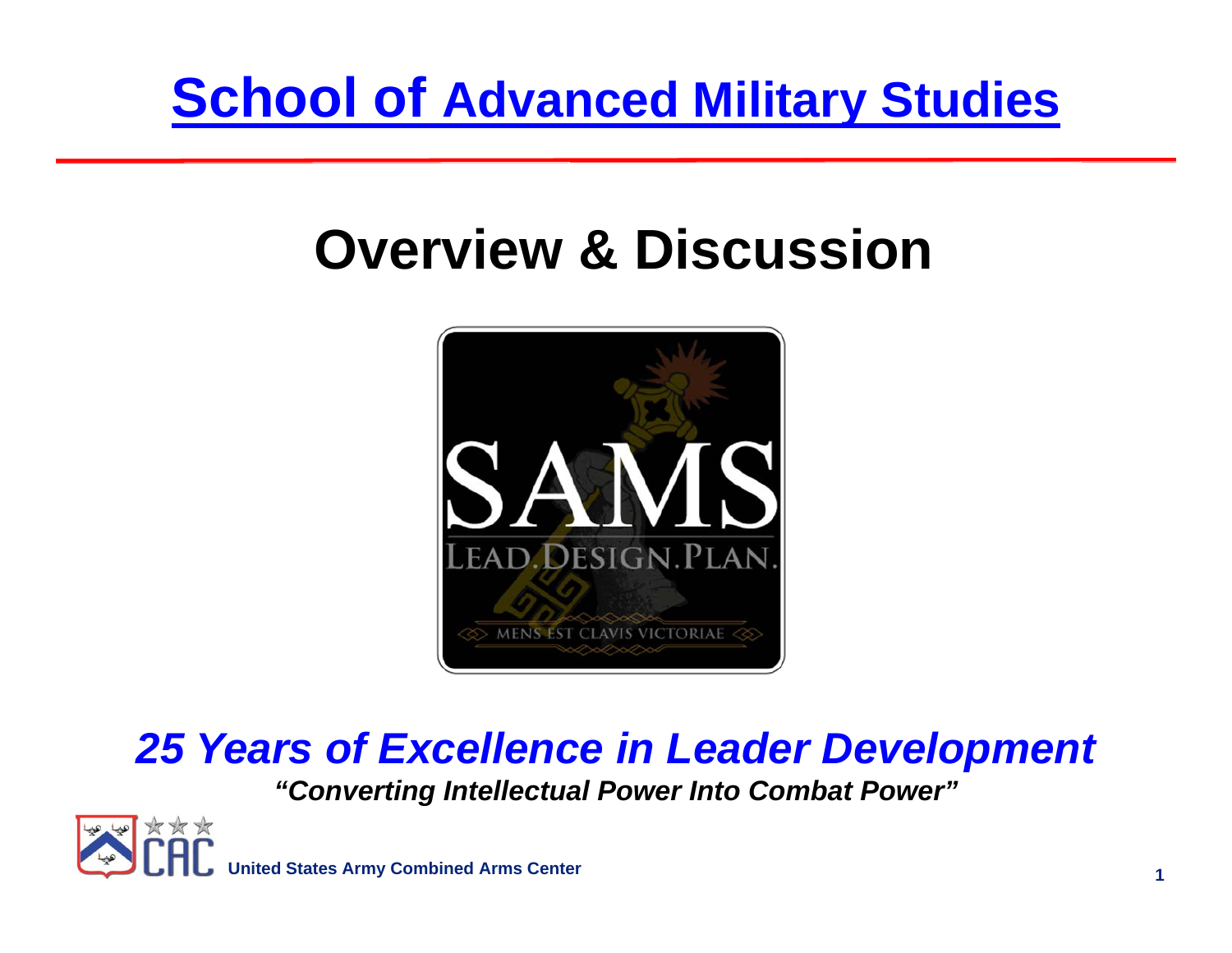

## •**What is SAMS?**•**New Army Leader Development Initiatives** •**Discussion**

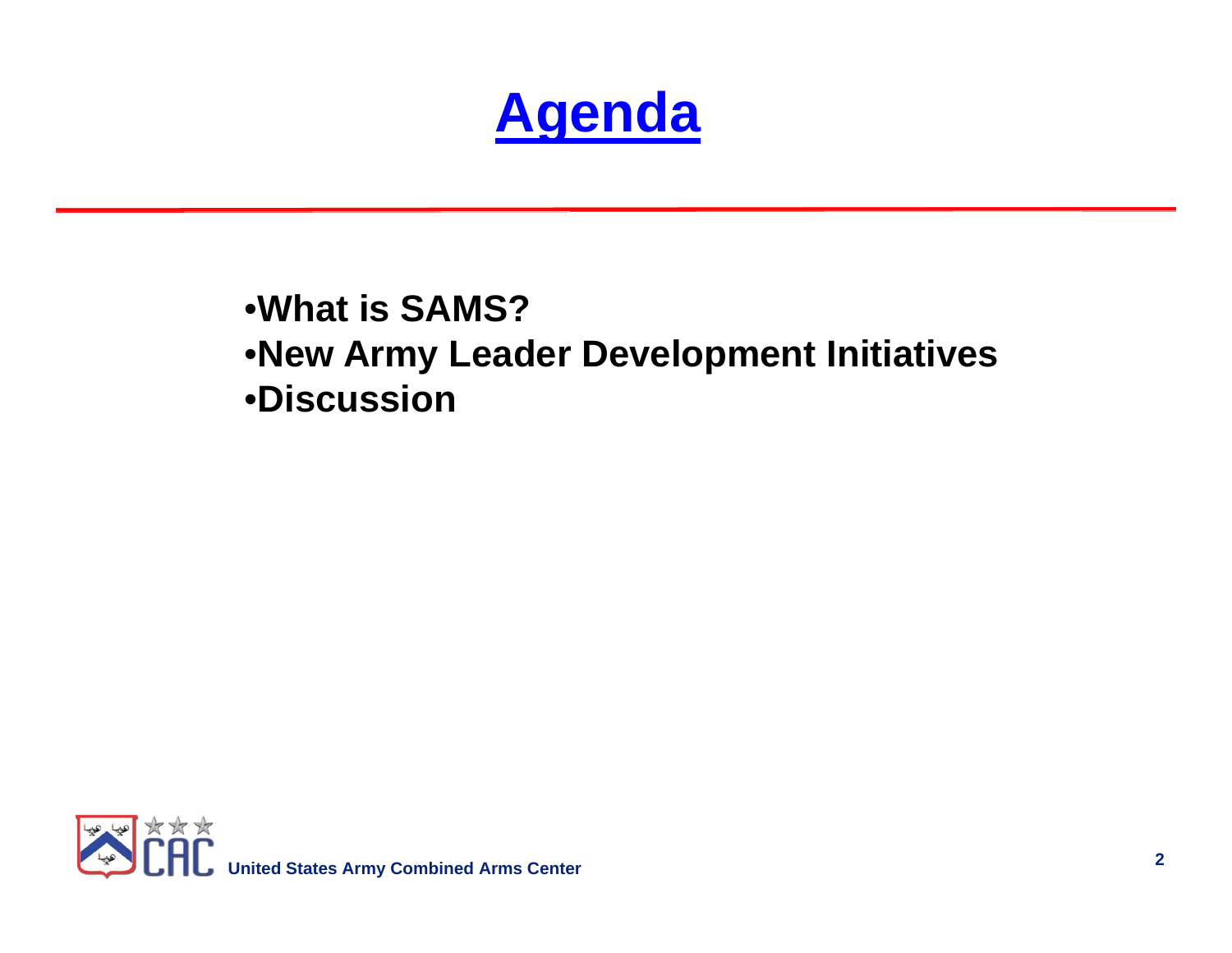## **School of Advanced Military Studies**

### **Facts common to both programs at SAMS:**

•**All students are still volunteers & they are combat veterans**

•**Students compete to attend – Combined Arms Center Selection Board**

•**Graduate level education - MMAS earned by all students**

•**\*PhD Civilian Instructors (Desired)**

•**War College Graduate & Former Battalion Commander Instructors (AR 614-100)** 

•**11 month program of education**

•**Joint, Inter-Agency and Coalition Officers attend**

•**Summer and Winter Start AMSP Seminars (7 and 2 respectively – Total of 9 AMSP Seminars – July 2009**

### **Advanced Military Studies Program (AMSP)**

•**Operational focus**

•**Students – 108 U.S. Active Duty /144 Total (When program expansion is complete – (July 2009)** •**Field Select KD Qualified Majors and Lieutenant Colonels attend AMSP**

•**Assigned to the operational force – as a staff plans officers at Corps/Division HQ** 

### **Advanced Operational Arts Studies Fellowship – (AOASF) SSC Program**

•**Strategic Focus**

•**Two Year Program – 2d year served as AMSP Seminar Leaders (AR 614-100)**

•**Fellows – 16 (8 U.S. Active Duty LTCs/COLs)**

•**Assigned to COCOMS or Components or Brigade Level Command**

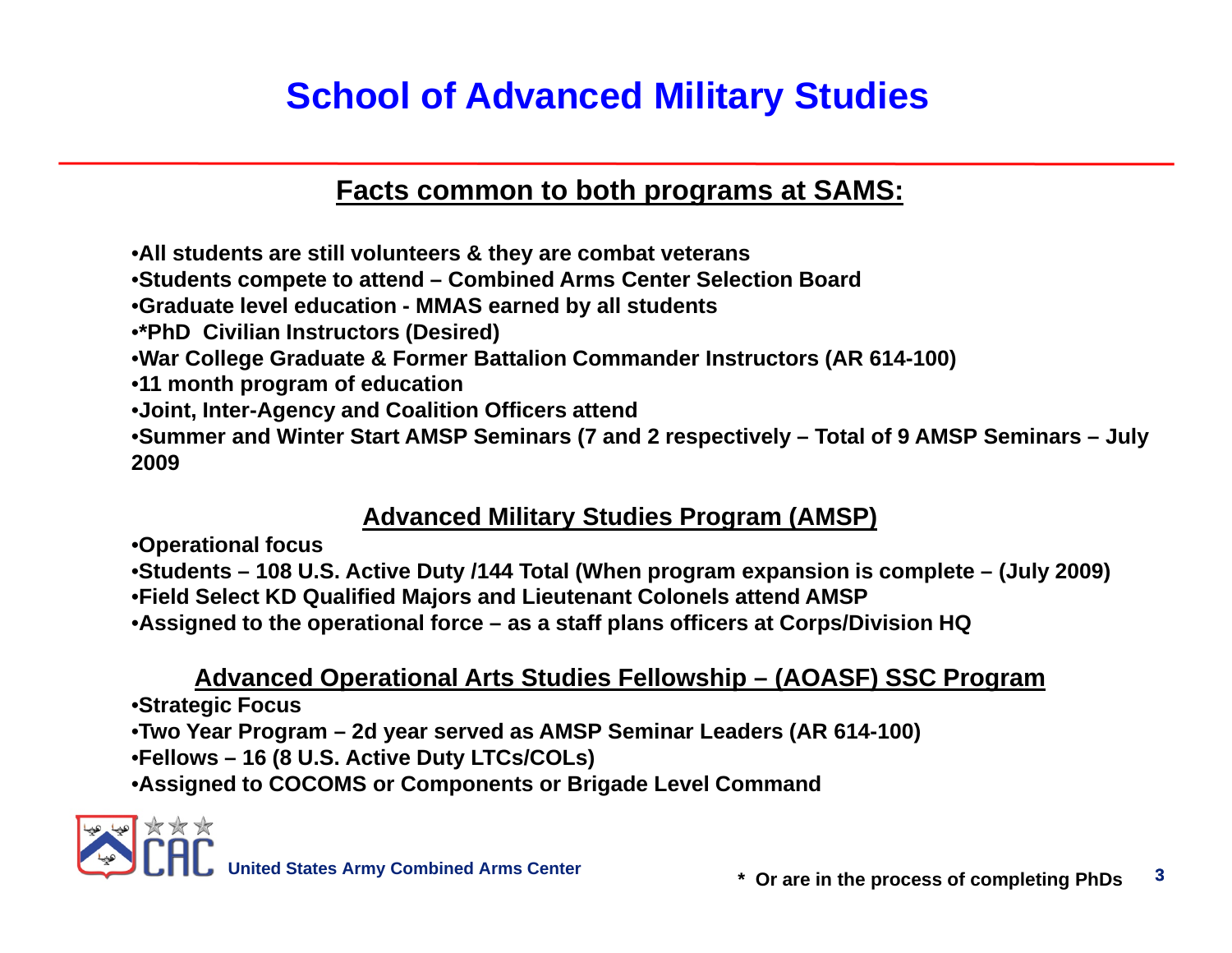## **Initial SAMS Purpose & SAMS Mission**

## **Initial SAMS Purpose**

#### **1983 – Original SAMS Purpose Statement**

•**To educate officers who have demonstrated a high degree of potential for serving as battalion and brigade commanders, as principal staff officers of divisions and corps, and as branch chiefs and deputy division chiefs on major command and Department of the Army level staffs or their equivalents.** 

•**To provide a broad, deep military education in the science and art of war at the tactical and operational levels that goes beyond the Command and General Staff Officers Course.** 

•**Seed the Army with officers annually who will produce a leavening influence on the Army by their competence and impact on other officers.**

•**The purpose of this course therefore is not only to train individuals to do certain key jobs better, but to create a multiplier effect in all areas of Army competence as these officers teach others.**

**Extract from Army Staff College Level Training Study: Final Report, " Staff Study Report, US Army War College, 13 June 1983** 

## **SAMS Mission**

**The School of Advanced Military Studies educates the future leaders of our Armed Forces, our Allies, and the Inter-Agency at the graduate level to be agile and adaptive leaders who think critically at the strategic and operational levels to solve complex ambiguous problems.**

**As of: 9 March 2009**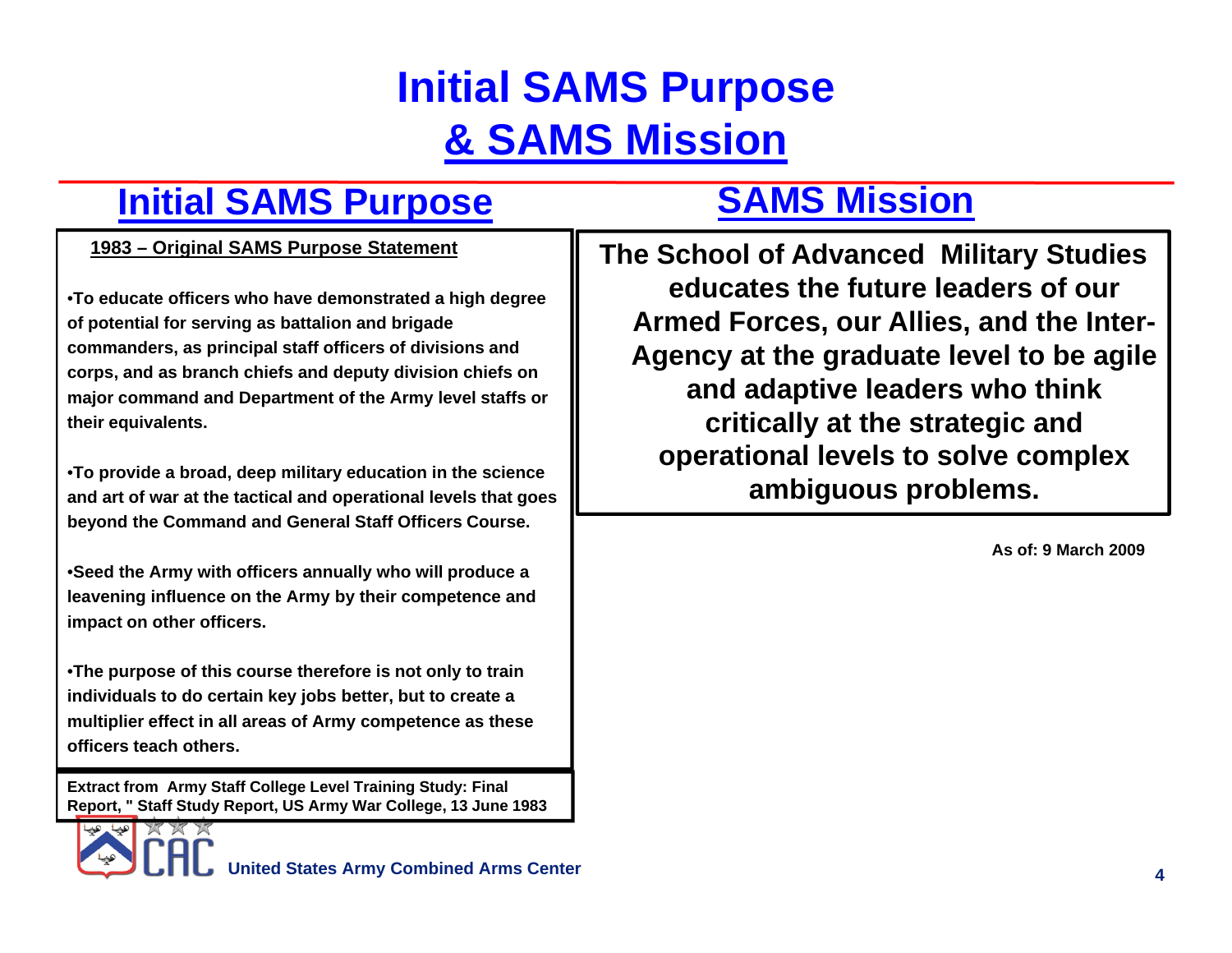## **Advanced Military Studies Program Outcomes**

- **1. Are innovative leaders, willing to accept risk and experiment**
- **2. Are adaptive leaders who excel at the art of command**
- **3. Anticipate the future operational environment**
- **4. Apply critical & creative thinking skills in order to solve complex problems**
- **5. Demonstrate mastery of Operational Art and Doctrine**
- **6. Synthesize the elements of US national power in Joint, Interagency, Intergovernmental and Multinational (JIIM) operations**
- **7. Demonstrate Effective Communications**

### **AMSP Outcomes are aligned with FM 3-0 (Page 1-19)**

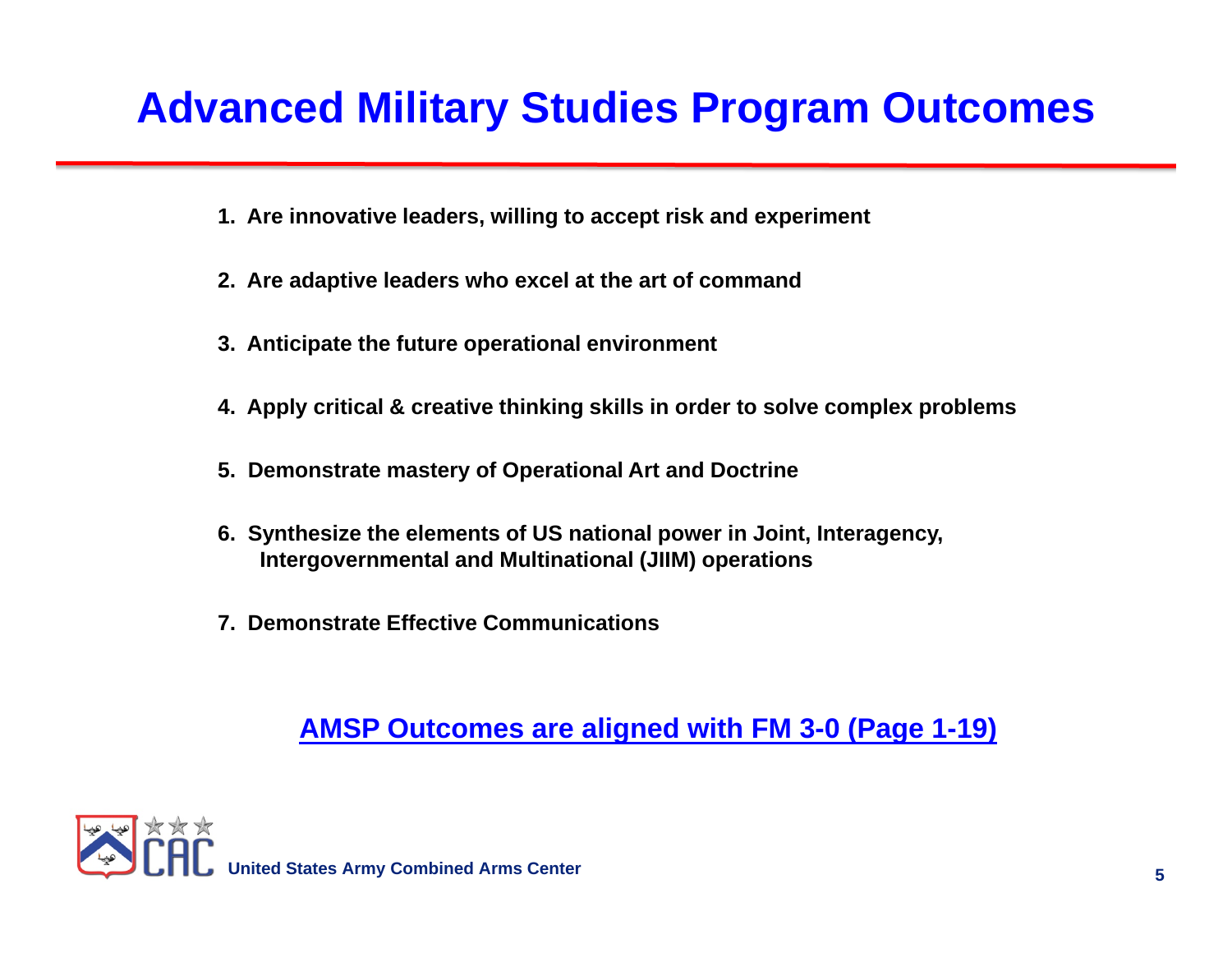# AMSP Academic Requirements

### **SAMS Academic Requirements**

- □ 120-150 pages of reading per night
- **□ Participation in 6 Practicum and Exercises**
- **□ Individual Core Course Writing Req.** – Point papers, Information Papers, Course Theme Essays
- **Mid Term Examination**
- 40 page Monograph
- **Oral Monograph Defense**
- $\square$  Oral Comprehensive Examinations

### Commandant Directed Tasks

- **□ Conduct a media interview (web, print** or broadcast)
- **□ Public Speaking Engagement (school,** community group or other organization)
- **□ Blog on their military service**
- **□** Submit editorial or article for publication

| <b>MON</b>   | <b>TUES</b>                       | <b>WED</b>   | <b>THUR</b>                       | <b>FRI</b>   |
|--------------|-----------------------------------|--------------|-----------------------------------|--------------|
| <b>Class</b> | <b>Reading</b><br><b>Research</b> | <b>Class</b> | <b>Reading</b><br><b>Research</b> | <b>Class</b> |

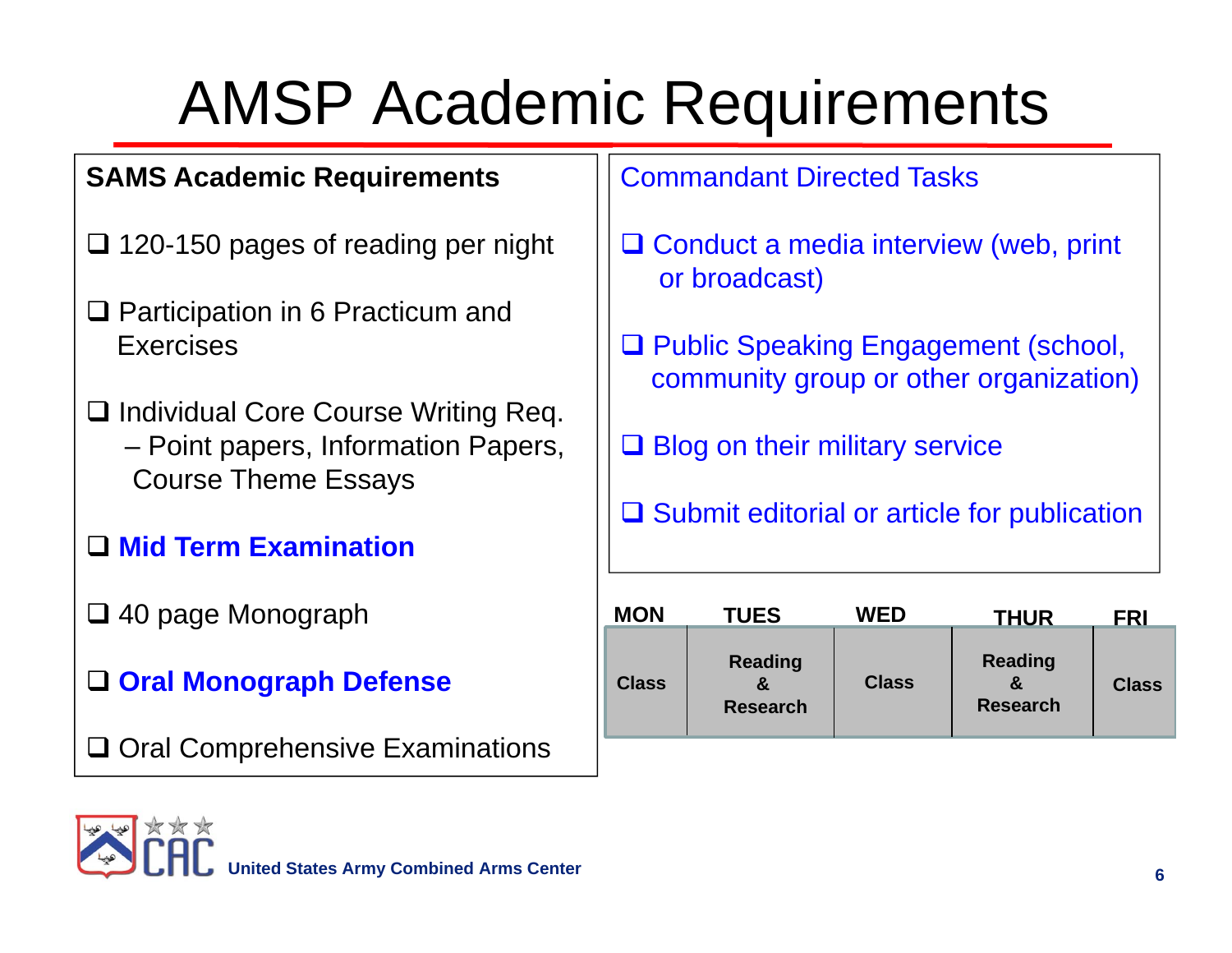# **What is SAMS?**

**LTG William Caldwell – 19 May 2009 Address to the 2009 SAMS Class**

- •**SAMS is a leader development program.**
- •**SAMS is a graduate level education.**
- •**SAMS is a program that converts intellectual power into combat power.**
- •**SAMS is a program that develops critical and creative thinkers.**

•**SAMS graduates are combat multipliers. The value of your development here is beyond your individual effect on the Army…your ability to achieve a multiplying effect as you move to your unit and share your education with others has an immeasurable influence on our Army.**

•**SAMS is inclusive and represents a comprehensive approach through international and interagency participation.**

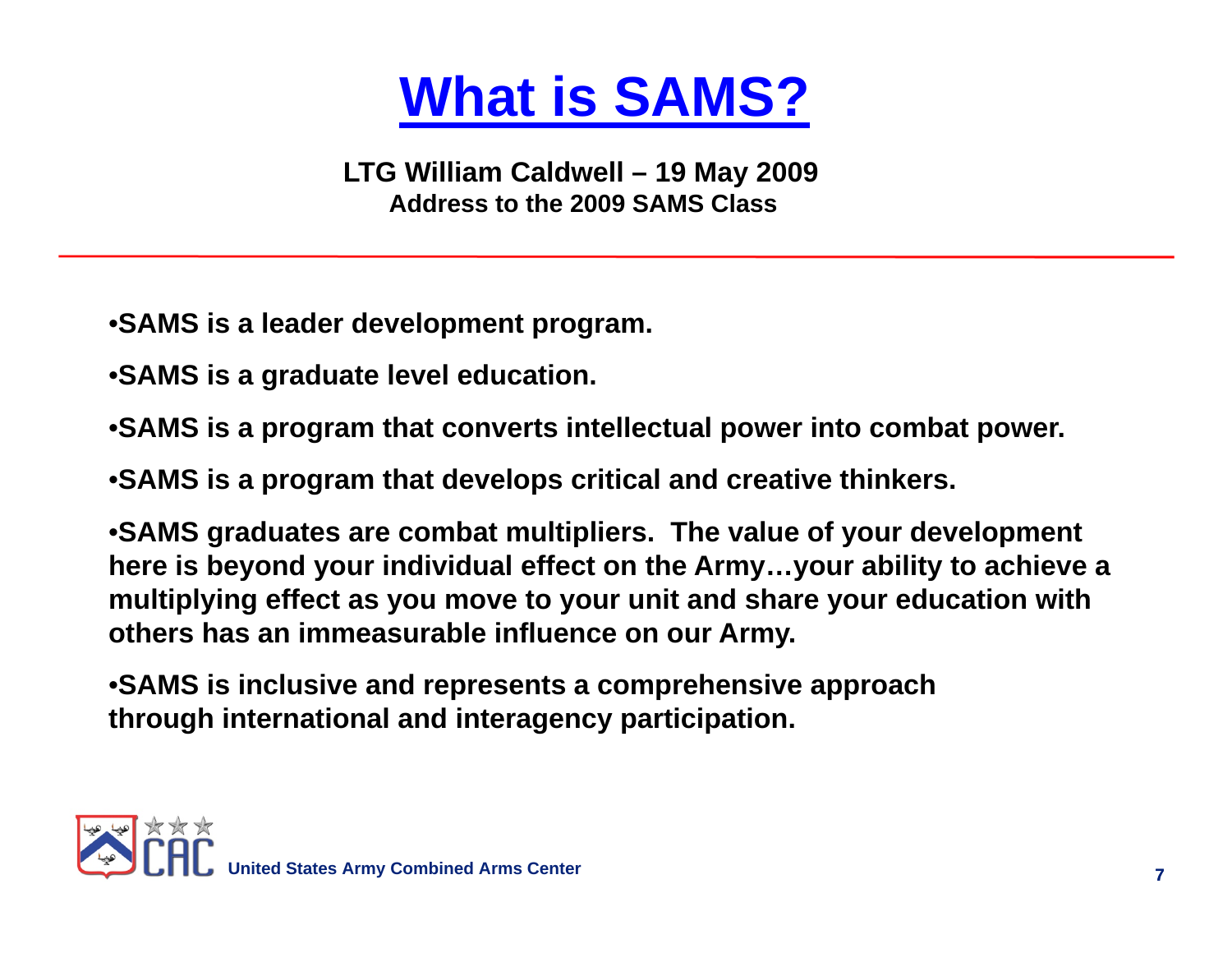## **Design Development at SAMS Army Leader Development Program Initiative**

- •**Directed in Summer 2007**
- •**Design Student Test 1.0**
- •**Design is integrated in Academic Courseware – 3d Iteration**
- •**Design Field Manual Interim (FMI) (February 2009)**
- • **Military Review Articles (Mar 2009)**
	- •**Educating by Design**
	- •**The Art of Design**
- •**Design: Army Issue Paper (ongoing review)**
- $\bullet$ **Unified Quest Design & Planning Lead**
- $\bullet$ **CADD --- Doctrinal Publication –FM 5-0 (October 2009 (T))**



•**CGSC Design Student Text – Released 19 May 2009**

**Ited States Army Combined Arms Center**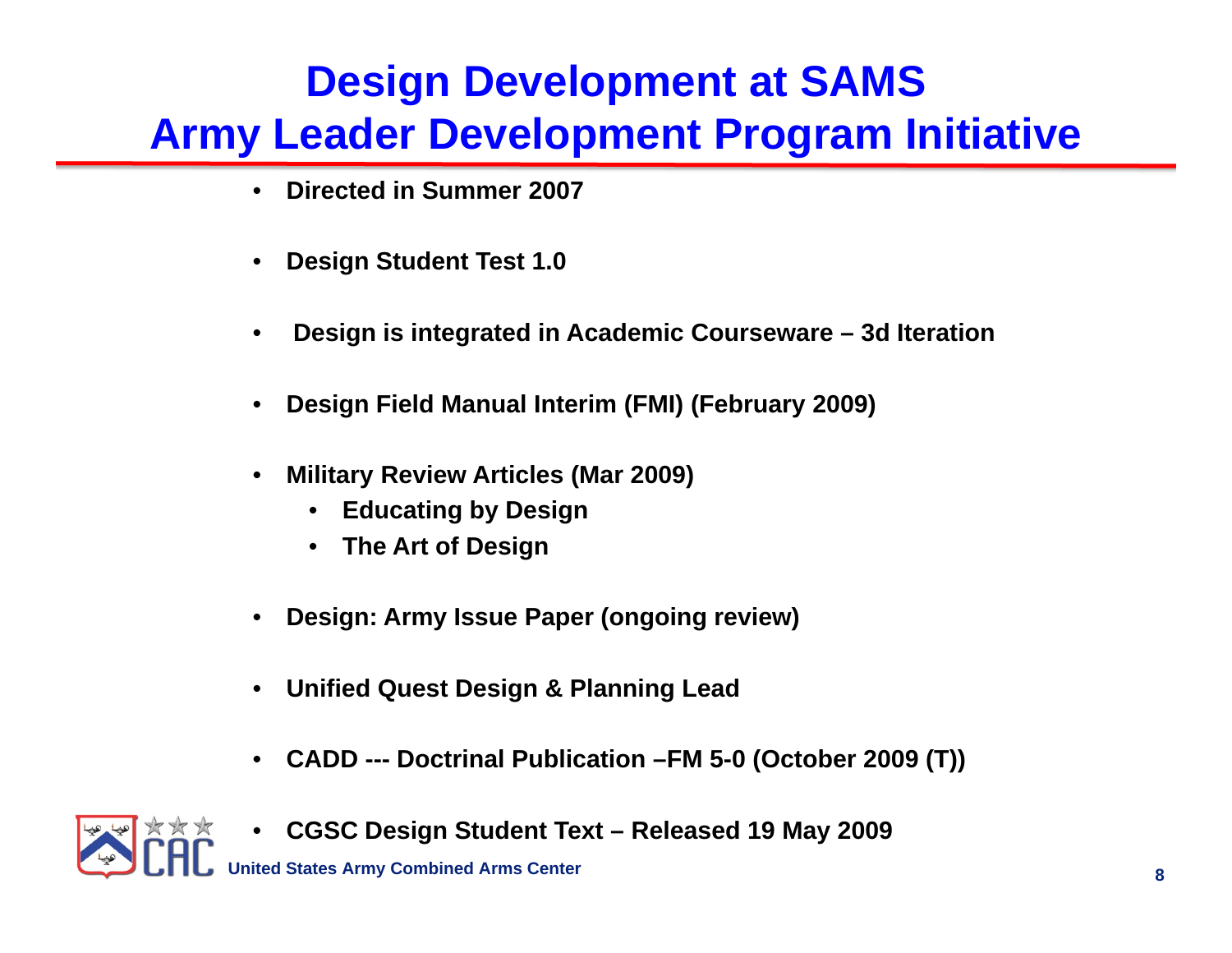## SAMS Program Expansion Army Leader Development Program Initiative

•**HQDA Approvals granted for the expansion of SAMS to 9 AMSP Seminars** 

**-FY 08 – 7 Seminars and 103 students (79 US Students) -FY 09 – 8 Seminars and 127 Students (96 US Students) -FY 10 – 9 Seminars and 144 Students (108 US Students)** 

•**Hire 13 new faculty members – PhDs**

•**Hire a Program Manager – YC03**

•**Hire an additional secretary** 

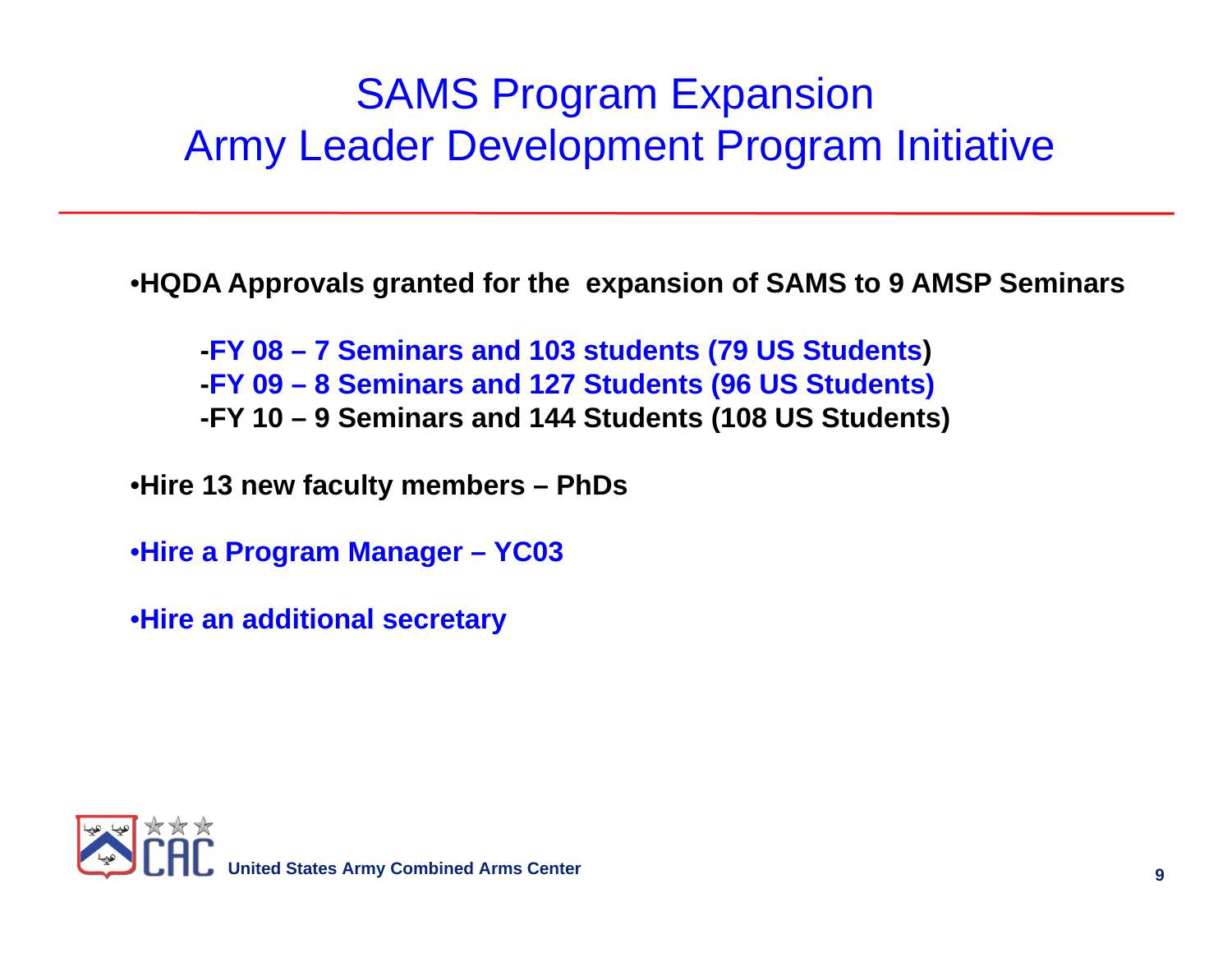# **SAMS Officer Class Demographics**

|                                                                                        |                    | AMSP <sub>1</sub> | AMSP <sub>2</sub>                                   | <b>Fellows</b>       |                                                       |  |  |
|----------------------------------------------------------------------------------------|--------------------|-------------------|-----------------------------------------------------|----------------------|-------------------------------------------------------|--|--|
| <b>Current SAMS Student</b>                                                            | <b>US Army</b>     | 70                | 24                                                  | 8                    | <b>Future SAMS Student</b>                            |  |  |
|                                                                                        | <b>USANG</b>       | 2                 | 0                                                   | 0                    |                                                       |  |  |
| <b>Body Composition</b>                                                                | <b>USAR</b>        | 1                 |                                                     | 0                    | <b>Body Composition</b>                               |  |  |
|                                                                                        | <b>US Navy</b>     | $\mathbf 2$       |                                                     | 2                    | (July 2009)                                           |  |  |
|                                                                                        | <b>USMC</b>        | $\overline{2}$    | 0                                                   | 0                    |                                                       |  |  |
| <b>AMSP 1 - Summer Start (6 Seminars)</b><br><b>AMSP 2 - Winter Start (2 Seminars)</b> | <b>USAF</b>        | 6                 |                                                     | $\mathbf 2$          |                                                       |  |  |
|                                                                                        | Intl Off           | 7                 | 2                                                   | 1                    | <b>AMSP 1 - Summer Start (7 Seminars)</b>             |  |  |
|                                                                                        | Interagency        |                   |                                                     | $\mathbf 2$          | <b>AMSP 2 - Winter Start (2 Seminars)</b>             |  |  |
|                                                                                        | <b>TOTAL</b>       | 91                | 30                                                  | 15                   |                                                       |  |  |
|                                                                                        | <b>SAMS TOTAL:</b> |                   | 136                                                 |                      |                                                       |  |  |
| <b>Desired SAMS Seminar Officer Composition</b>                                        |                    |                   |                                                     |                      |                                                       |  |  |
| <b>Seminar Student Compostion</b>                                                      |                    |                   | <b>Seminar Student Composition</b>                  |                      |                                                       |  |  |
| <b>Advanced Military Studies Program (AMSP)</b>                                        |                    |                   | <b>Advanced Operational Arts Studies Fellowship</b> |                      |                                                       |  |  |
| • 16 Students per Seminar - 9 Seminars                                                 |                    |                   | (AOASF)                                             |                      |                                                       |  |  |
| • 12 U.S. Army Active Duty Officers                                                    |                    |                   | • 16 Student SSC Seminar                            |                      |                                                       |  |  |
| • 1 International Student                                                              |                    |                   |                                                     |                      |                                                       |  |  |
|                                                                                        |                    |                   | • 8 U.S. Army Active Duty Officers                  |                      |                                                       |  |  |
| • 1 Inter-Agency Student                                                               |                    |                   | • 2 International Students                          |                      |                                                       |  |  |
| • 2 Joint Officers                                                                     |                    |                   | • 2 Inter-Agency Students                           |                      |                                                       |  |  |
| • Seminar Leader is SSC Graduate                                                       |                    |                   | • 4 Joint Officers                                  |                      |                                                       |  |  |
| • Total – 108 U.S. Army Active Duty Graduates                                          |                    |                   |                                                     |                      |                                                       |  |  |
| - 9 International Officers                                                             |                    |                   | <b>JPME II Accreditation</b><br>$\bullet$           |                      |                                                       |  |  |
| - 9 Inter-Agency                                                                       |                    |                   |                                                     |                      |                                                       |  |  |
| - 18 Joint Service Officers                                                            |                    |                   |                                                     |                      | <b>International Students - Countries Represented</b> |  |  |
| <b>144 AMSP Graduates per year</b>                                                     |                    |                   | <b>Sweden</b>                                       |                      | <b>Australia</b>                                      |  |  |
|                                                                                        |                    |                   |                                                     | Germany (3)          | Canada (2)                                            |  |  |
| <b>United States Army Combined Arms Center</b>                                         |                    |                   |                                                     | • United Kingdom (3) |                                                       |  |  |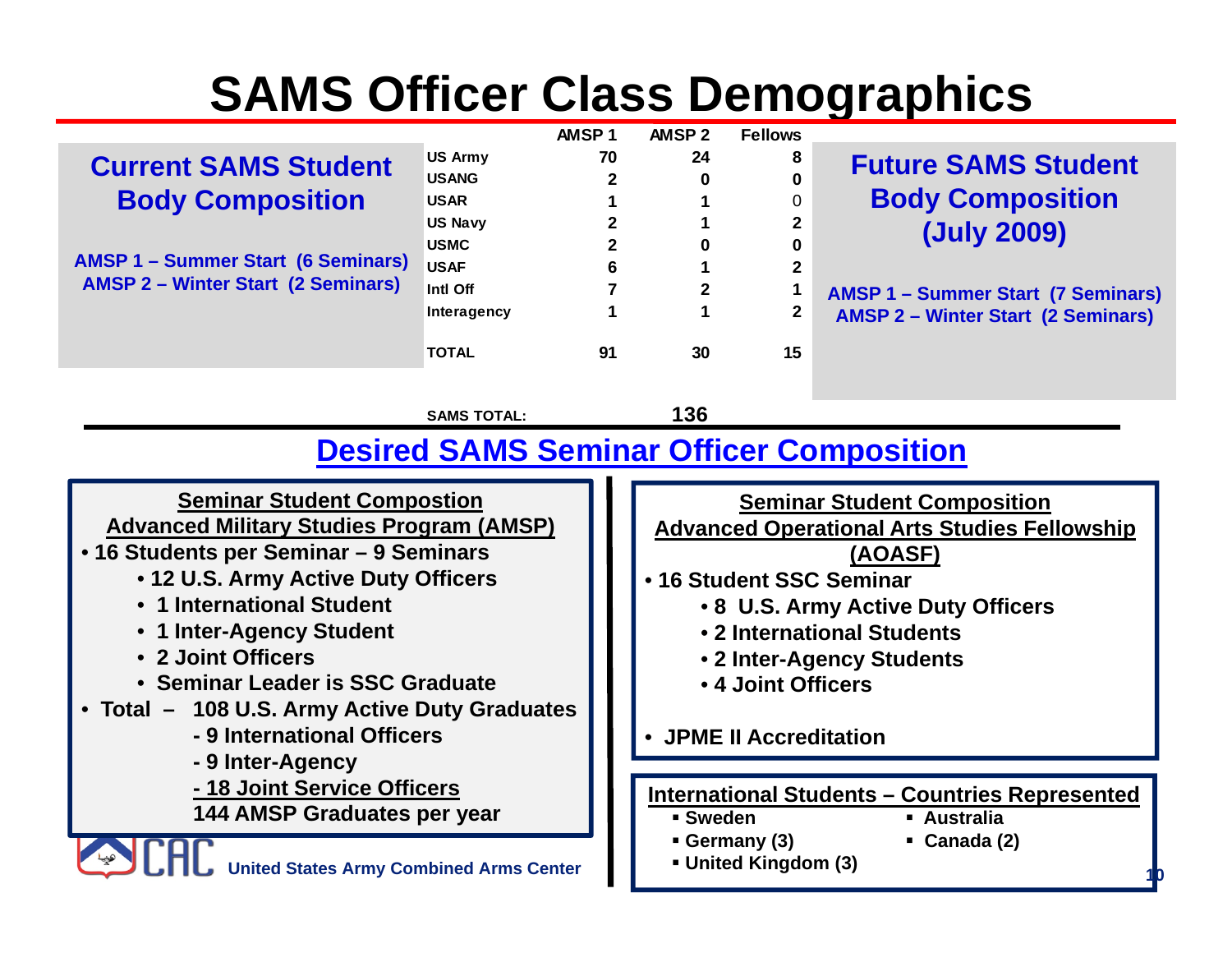## **SAMS Websites**

### **SAMS Official Home Page**

<http://www.cgsc.edu/SAMS>

### **SAMS 25th Anniversary - A Silver Celebration**

<http://www.cgsc.edu/SAMS/anniversary.asp>

### **The Green Room - Link to Multi-Media Resources**

<http://www.cgsc.edu/sams/media.asp>

### **SAMS Facebook Page**

[http://www.facebook.com/pages/US-Army-Commandand-General-Staff-](http://www.facebook.com/pages/US-Army-Commandand-General-Staff-College/92324474457)[College/92324474457](http://www.facebook.com/pages/US-Army-Commandand-General-Staff-College/92324474457)

### **USACGSC Twitter**<http://twitter.com/USACGSC>

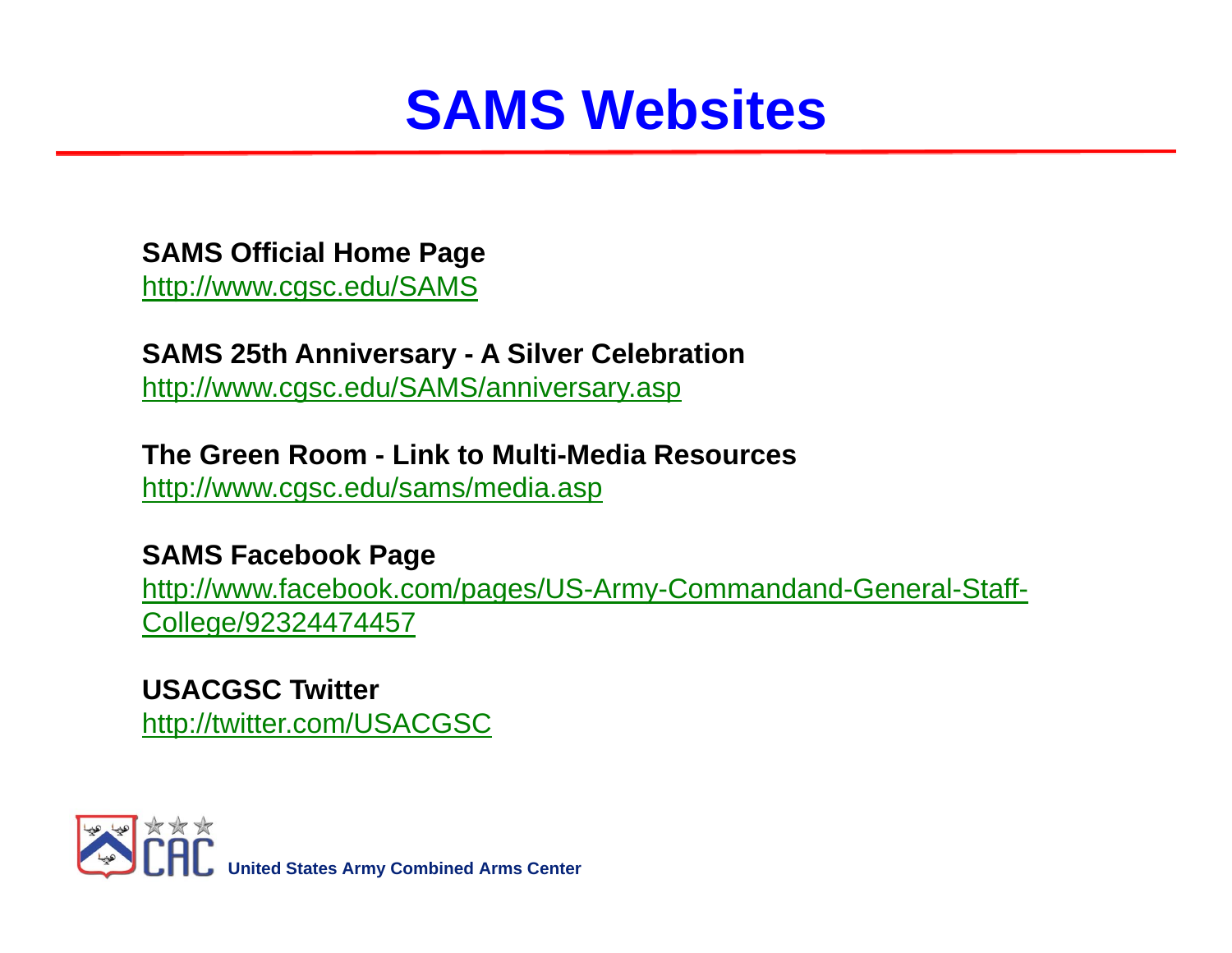